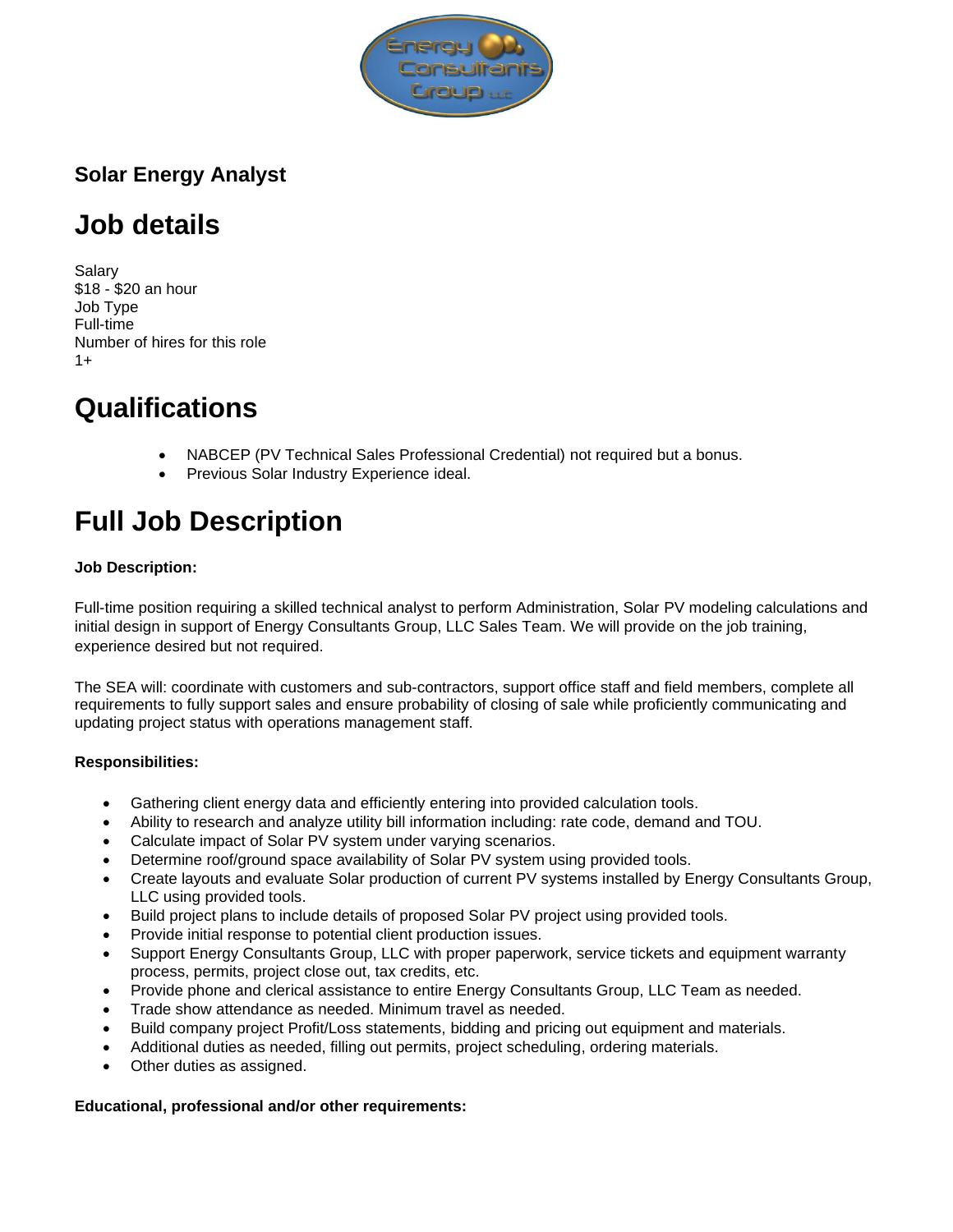

- Min High School Diploma or GED.
- NABCEP Certification Preferred or in process.
- A minimum of two years' previous solar installation experienced preferred
- Ideally have experience and knowledge of the construction and utility industry
- Well experienced with Microsoft Windows and Microsoft Office Suite: MS Word, MS Excel, MS Outlook
- Professional appearance and excellent customer service.
- Great attention to detail.
- Ability to learn specific software tools including: Energy Periscope, Helioscope, PVwatts,
- Ability to effectively communicate technical results to Energy Consultants Group, LLC sales/engineering team and supporting partners.
- Ability to multi-task and work in a dynamic environment and industry.
- College degree in energy, sustainability, engineering or equivalent desired but not required.
- Accounting, HR, Office Admin, Customer Service experience a huge Plus.
- Good Attendance and being prompt with attention to details.
- Maintain valid Driver's License and clean driving record (MVR pull program mandatory).
- Ability to innovate and improve operations and solve complex problems.
- Thrive in a team environment.
- High integrity and enthusiasm and a genuine desire to excel oneself and the company!

#### **Physical Requirements:**

While performing the duties of this job, the employee is frequently required to do the following:

- Must have full range and mobility in upper and lower body; ability to work in various positions & environments, including, but not limited to, stooping, standing, bending, sitting, kneeling and squatting for extended periods of time.
- Working conditions require being exposed to indoor and occasional outdoor weather conditions.

#### **Benefits for Full-Time Positions:**

- Competitive hourly wages with benefits.
- Career path opportunities for top performers.

### **Other Duties**

Please note this job description is not designed to cover or contain a comprehensive listing of activities, duties or responsibilities that are required of the employee for this job. Duties, responsibilities and activities may change at any time with or without notice.

Job Type: Full-time

Pay: \$18.00 - \$20.00 per hour

#### Benefits:

- Dental insurance Available
- Health insurance Available
- Referral program
- Tuition reimbursement
- Vision insurance Available